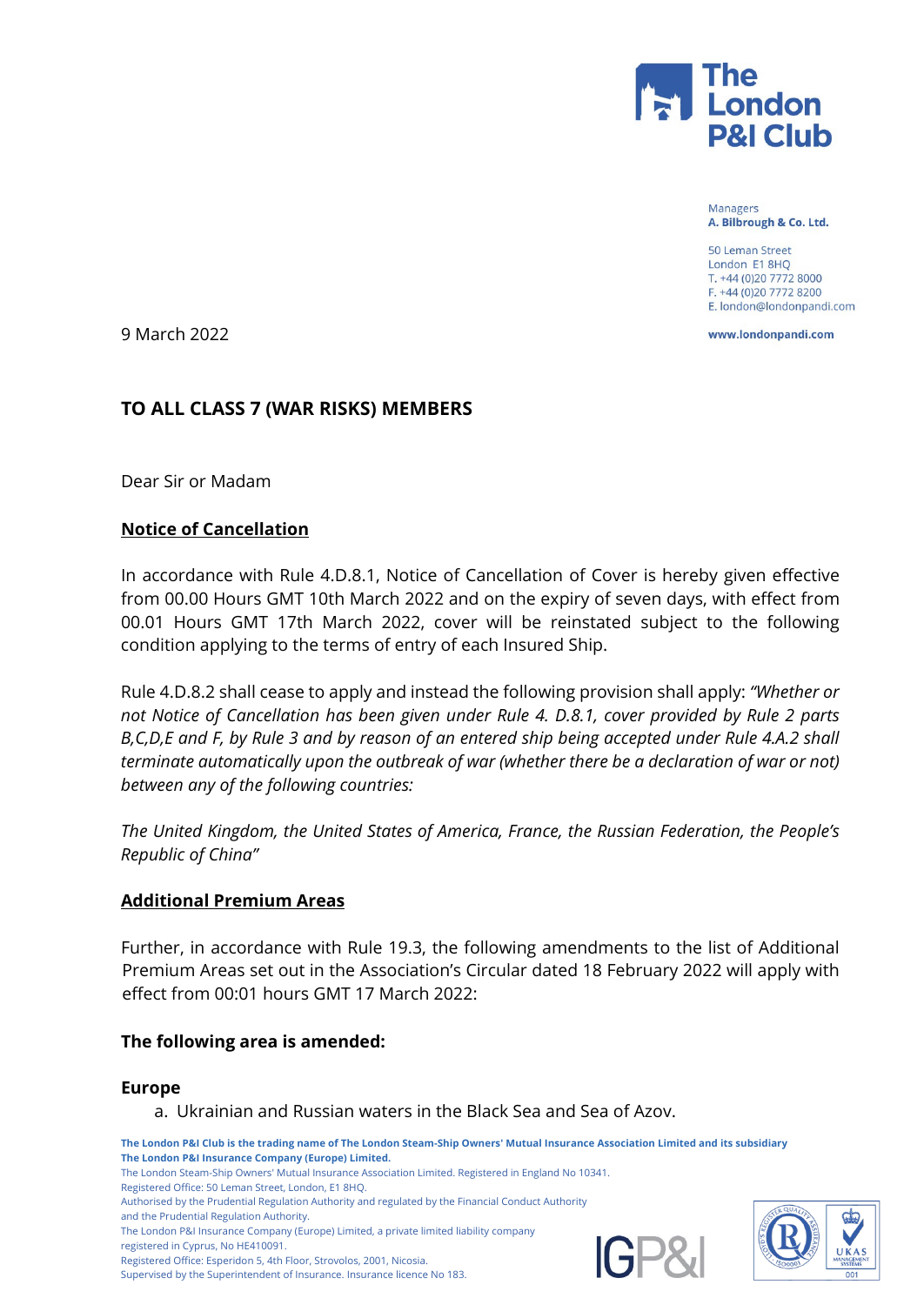## **Amended to read:**

## **Europe**

- 1) Sea of Azov and Black Sea waters enclosed by the following boundaries
	- a) On the west, around Romanian waters, from the Ukraine-Romania border at 45° 10.858'N, 29° 45.929'E to high seas point 45° 11.235'N, 29° 51.140'E
	- b) thence to high seas point 45° 11.474'N, 29° 59.563'E and on to high seas point 45° 5.354'N, 30° 2.408'E
	- c) thence to high seas point 44° 46.625'N, 30° 58.722'E and on to high seas point 44° 44.244'N, 31° 10.497'E
	- d) thence to high seas point 44° 2.877'N, 31° 24.602'E and on to high seas point 43° 27.091'N, 31° 19.954'E
	- e) and then east to the Russia-Georgia border at 43° 23.126'N, 40° 0.599'E
- 2) All inland waters of Ukraine
- 3) Inland waters of Russia within the following areas:
	- a) Crimean Peninsula
	- b) River Don, from Sea of Azov to vertical line at 41° E
	- c) River Donets, from River Don to Ukraine border
- 4) All inland waters of Belarus south of horizontal line at 52° 30' N

This notice is effective immediately and, with effect from 00.01 Hours GMT 17th March 2022 the Additional Premium Areas will be as follows:

### **ADDITIONAL PREMIUM AREAS**

# **Africa**

- a. Benin
- b. Cabo Delgado
- c. Libya
- d. Nigeria
- e. Somalia
- f. Togo
- g. Gulf of Guinea

### **Indian Ocean, Gulf of Aden and Southern Red Sea**

### **Middle East**

- a. Iran
- b. Iraq
- c. Israel
- d. Lebanon
- e. Oman (Musandam governorate)
- f. Persian or Arabian Gulf
- g. Saudi Arabia (Gulf coast)
- h. Saudi Arabia (Red Sea coast) excluding transits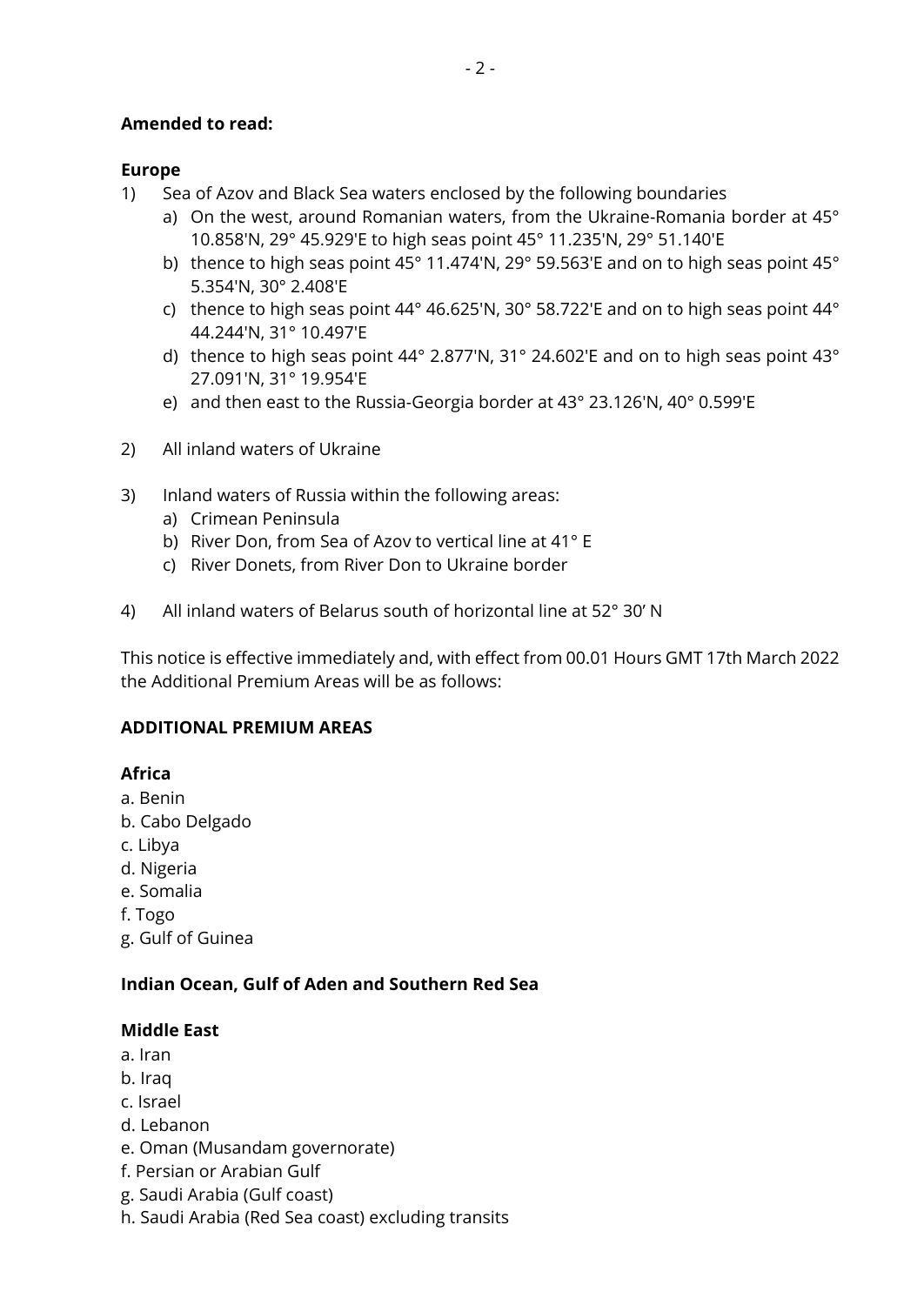i. Syria

- j. United Arab Emirates
- k. Yemen

## **South America**

a. Venezuela

# **Europe**

a. Sea of Azov and Black Sea waters enclosed by the following boundaries

- a) On the west, around Romanian waters, from the Ukraine-Romania border at 45° 10.858'N, 29° 45.929'E to high seas point 45° 11.235'N, 29° 51.140'E
- b) thence to high seas point 45° 11.474'N, 29° 59.563'E and on to high seas point 45° 5.354'N, 30° 2.408'E
- c) thence to high seas point 44° 46.625'N, 30° 58.722'E and on to high seas point 44° 44.244'N, 31° 10.497'E
- d) thence to high seas point 44° 2.877'N, 31° 24.602'E and on to high seas point 43° 27.091'N, 31° 19.954'E
- e) and then east to the Russia-Georgia border at 43° 23.126'N, 40° 0.599'E
- b. All inland waters of Ukraine
- c. Inland waters of Russia within the following areas:
	- a) Crimean Peninsula
	- b) River Don, from Sea of Azov to vertical line at 41° E
	- c) River Donets, from River Don to Ukraine border
- d. All inland waters of Belarus south of horizontal line at 52° 30' N

# **DEFINED WATERS**

### **Cabo Delgado**

The waters within 50 nautical miles of Mozambique and Tanzania enclosed by the following boundaries:

- a) To the north, from Mnazi Bay at 10°19.6'S, 40°18.9'E to high seas point at 9°50.7'S, 41°7.6'E.
- b) To the south, from Baía do Lúrio at 13°30'S, 40°31.6'E to high seas point 13°30'S, 41°28.8'E.

# **Indian Ocean, Gulf of Aden and Southern Red Sea**

The waters enclosed by the following boundaries:

- a) On the north-west, by the Red Sea, south of Latitude 15° N
- b) on the northeast, from the Yemen border at 16°38.5'N, 53°6.5'E to high seas point 14°55'N,53°50'E
- c) on the east, by a line from high seas point 14°55'N, 53°50'E to high seas point 10°48'N, 60°15'E, thence to high seas point 6°45'S, 48°45'E
- d) and on the southwest, by the Somalia border at 1°40'S, 41°34'E, to high seas point 6°45'S, 48°45'E